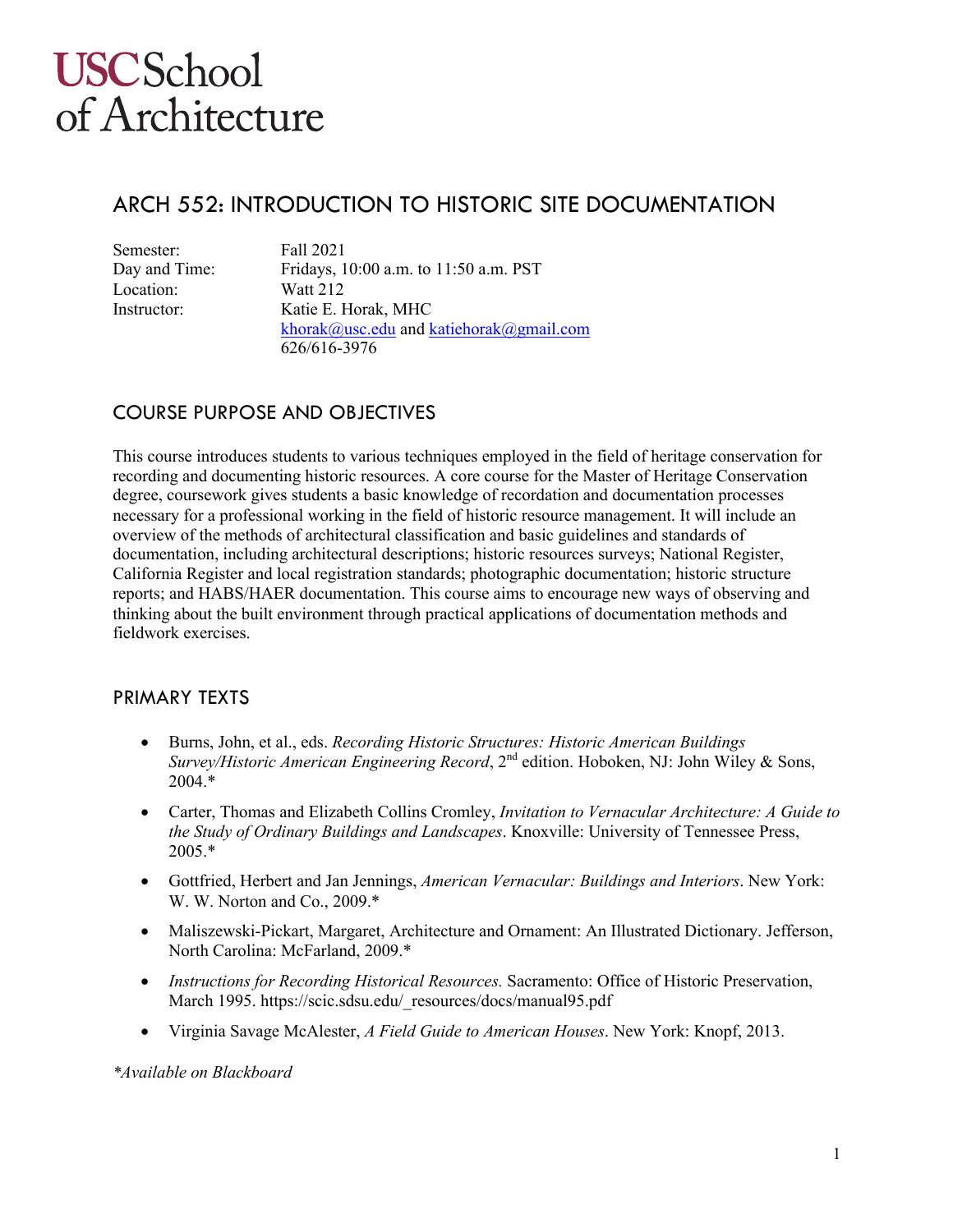# COURSE REQUIREMENTS

### Reading

Required reading assignments are listed in the lecture schedule in this Syllabus. These readings should be completed *before* the lecture under which they are listed.

# Grading

- 10% Architectural Style Exercise
- 10% Written Description Documentation
- 10% Photographic Documentation Exercise
- 20% DPR forms: Individual Building Significance Documentation
- 15% Historic District Documentation
- 10% Measured Drawing Exercise
- 10% Sketchbook Completion/Participation
- 15% Final Exam

# Grading Scale

Course final grades will be determined using the following scale:

| A    | 95-100 |
|------|--------|
| A-   | 90-94  |
| B+   | 87-89  |
| В    | 83-86  |
| В-   | 80-82  |
| $C+$ | 77-79  |
| C    | 73-76  |
| С-   | 70-72  |
| D+   | 67-69  |
| D    | 63-66  |
| D-   | 60-62  |
|      |        |

F 59 and below

### Course Evaluation

Student feedback is essential to making this course the best it can be. Students will have an opportunity to submit comments on the mid-semester evaluation and the standard USC course evaluation survey at the end of the semester.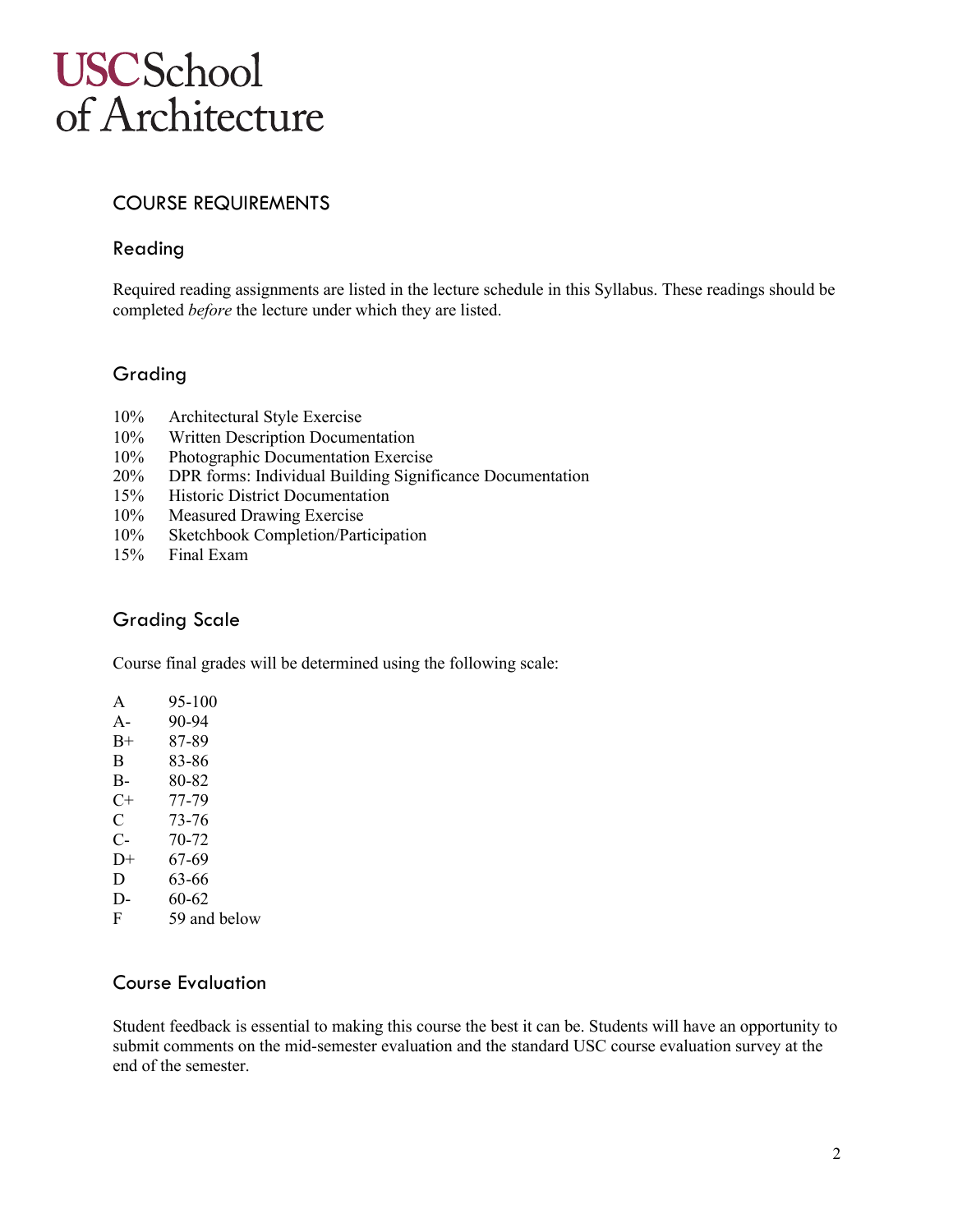### Sketchbook

For the duration of this course, students are required to keep a record of their observations of the built environment through sketches, photographs, and/or written musings. Each week, students will be assigned a specific item (or items) to record in a sketchbook through the medium of their choice. Sketches will be presented at the beginning of each class session (three or four students per class); every student is expected to present their sketchbook findings multiple times throughout the semester.

### **Attendance**

Medical or family emergencies and religious holidays are the only acceptable excuses for acceptance of late assignments and the granting of incomplete grades. More than two unexcused absences will result in a failing grade for the class. Tardiness is strongly discouraged and will be penalized if unexcused and habitual.

# CLASS SCHEDULE, READING AND ASSIGNMENTS

| Aug. 27    | <b>Introduction</b>                                                                                                                                   | Review of the purpose and direction of the course<br>Introduction to observation and investigation<br>Research methods and sources                                                                                                   |  |
|------------|-------------------------------------------------------------------------------------------------------------------------------------------------------|--------------------------------------------------------------------------------------------------------------------------------------------------------------------------------------------------------------------------------------|--|
| Sept. 3    | <b>Language of Architecture I</b><br>Definition and classification: residential architectural styles<br>Identification of character-defining features |                                                                                                                                                                                                                                      |  |
|            | Reading:                                                                                                                                              | Gottfried and Jennings [pp. 9-16]<br>Carter and Cromley [pp. $1 - 18$ ]                                                                                                                                                              |  |
| Sept. $10$ | <b>Language of Architecture II</b><br>Assessing architectural style and character defining features in the field<br>Site Visit                        |                                                                                                                                                                                                                                      |  |
|            | Reading:                                                                                                                                              | Gottfried and Jennings [pp. 59-85]                                                                                                                                                                                                   |  |
|            |                                                                                                                                                       | Preservation Brief 17: Architectural Character: Identifying the Visual<br>Aspects of Historic Buildings as an Aid to Preserving Their Character<br>https://www.nps.gov/tps/how-to-preserve/briefs/17-architectural-<br>character.htm |  |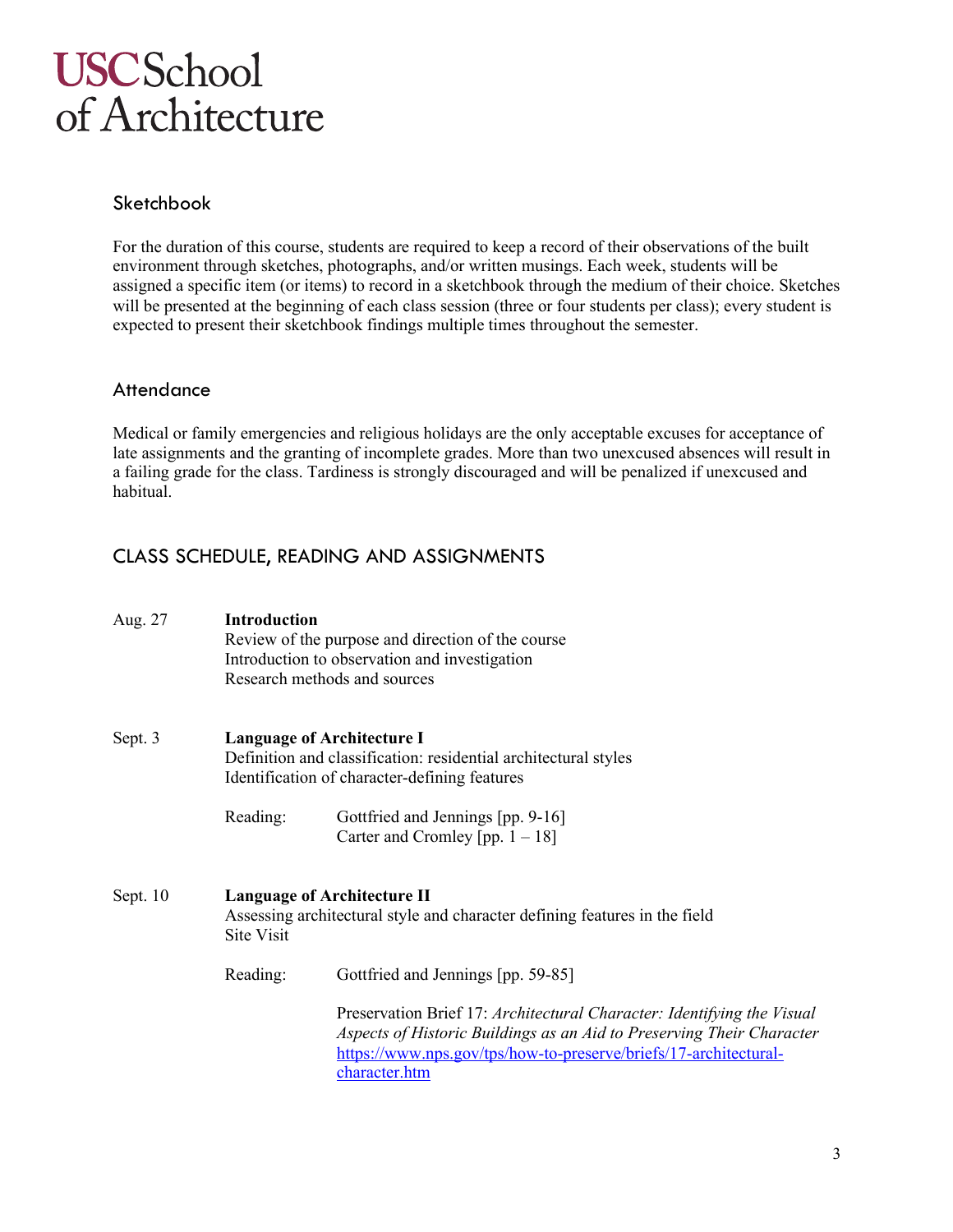|          | Due:                                                                                                                                                                                                                                  | Residential architectural styles exercise                                                                                                                                                                                                            |  |
|----------|---------------------------------------------------------------------------------------------------------------------------------------------------------------------------------------------------------------------------------------|------------------------------------------------------------------------------------------------------------------------------------------------------------------------------------------------------------------------------------------------------|--|
| Sept. 17 | <b>Written Documentation</b><br>Writing architectural descriptions                                                                                                                                                                    |                                                                                                                                                                                                                                                      |  |
|          | Reading:                                                                                                                                                                                                                              | Maliszewsky-Pickart [selections posted to Blackboard]                                                                                                                                                                                                |  |
| Sept. 24 | <b>Architectural Photography</b><br>Introduction to photographic information gathering<br>Guest lecturer, Stephen Schafer                                                                                                             |                                                                                                                                                                                                                                                      |  |
|          | Reading:                                                                                                                                                                                                                              | Burns [pp. 52-87]<br>Carter and Cromley [pp. 19-43]                                                                                                                                                                                                  |  |
| Oct. 1   | Documenting Significance: National, State and Local Registers<br>Eligibility criteria<br>Integrity aspects and thresholds<br>Similarities and differences between federal, state and local eligibility and documentation<br>standards |                                                                                                                                                                                                                                                      |  |
|          | Reading:                                                                                                                                                                                                                              | National Register Bulletin 15: How to Apply the National Register<br>Criteria for Evaluation<br>https://www.nps.gov/subjects/nationalregister/upload/NRB-<br>15 web508.pdf<br>California Office of Historic Preservation Technical Assistance Series |  |
|          |                                                                                                                                                                                                                                       | #6: California Register and National Register: A Comparison<br>http://ohp.parks.ca.gov/pages/1069/files/technical%20assistance%20bull<br>etin%206%202011%20update.pdf                                                                                |  |
|          | Due:                                                                                                                                                                                                                                  | <b>Architectural Description</b>                                                                                                                                                                                                                     |  |
| Oct. 8   | <b>Documenting Significance: Developing Historic Contexts and Themes I</b><br><b>Research Methods</b><br>Use of standardized Dept of Parks and Recreation (DPR) forms                                                                 |                                                                                                                                                                                                                                                      |  |
|          | Reading:                                                                                                                                                                                                                              | Instructions for Recording Historical Resources. Sacramento: Office of<br>Historic Preservation, March 1995.<br>https://scic.sdsu.edu/ resources/docs/manual95.pdf                                                                                   |  |
|          | Due:                                                                                                                                                                                                                                  | Architectural Photography Exercise                                                                                                                                                                                                                   |  |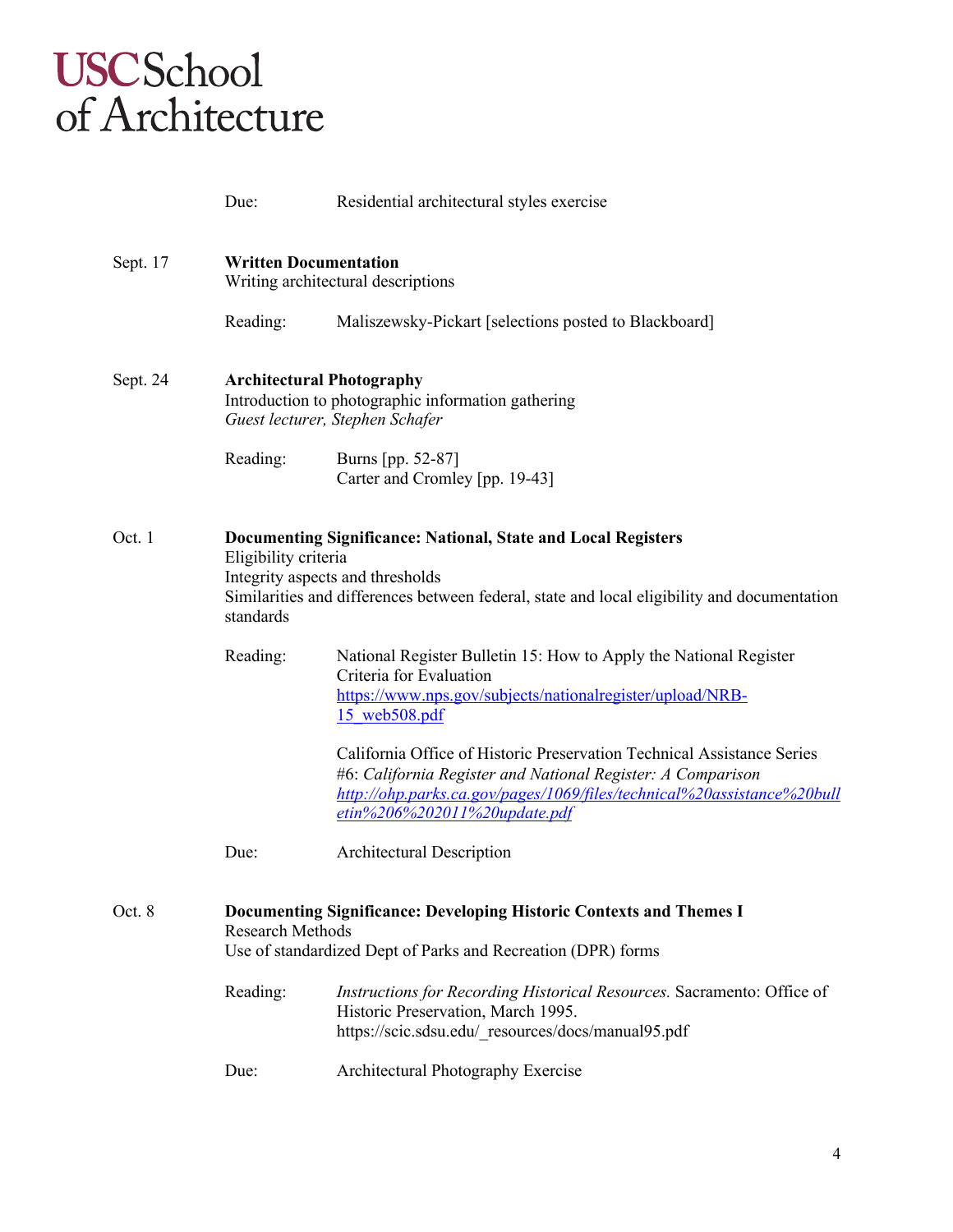#### Oct. 15 **NO CLASS – FALL RECESS**

Oct. 22 **Documenting Significance: Developing Historic Contexts and Themes II** Presentation of Individual Buildings, and Discussion

#### Oct. 29 **Field Investigation**

Understanding significance Identifying later alterations and additions Assessment of conditions

Reading: Preservation Brief 35: Understanding Old Buildings: The Process of Architectural Investigation https://www.nps.gov/tps/how-to-preserve/briefs/35-architecturalinvestigation.htm

> Preservation Brief 43: *The Preparation and Use of Historic Structure Reports*  https://www.nps.gov/tps/how-to-preserve/briefs/43-historic-structurereports.htm

# Nov. 5 **Historic Resources Surveys I** Introduction to historic resources surveys and inventories

- Reading: National Register Bulletin 24: *Guidelines for Local Surveys: A Basis for Preservation Planning* https://www.nps.gov/subjects/nationalregister/upload/NRB24- Complete\_Part1.pdf
- Due: Individual Building Significance Documentation: 523a (Primary Record) and 523b (Building, Structure and Object Record) set
- Nov. 12 **Historic Resources Surveys II** Site visit

#### Nov. 19 **Measured Drawings**

Types and purposes of architectural drawings Taking measurements in the field

Reading: Burns [pp. 88-139]

Due: Historic District Documentation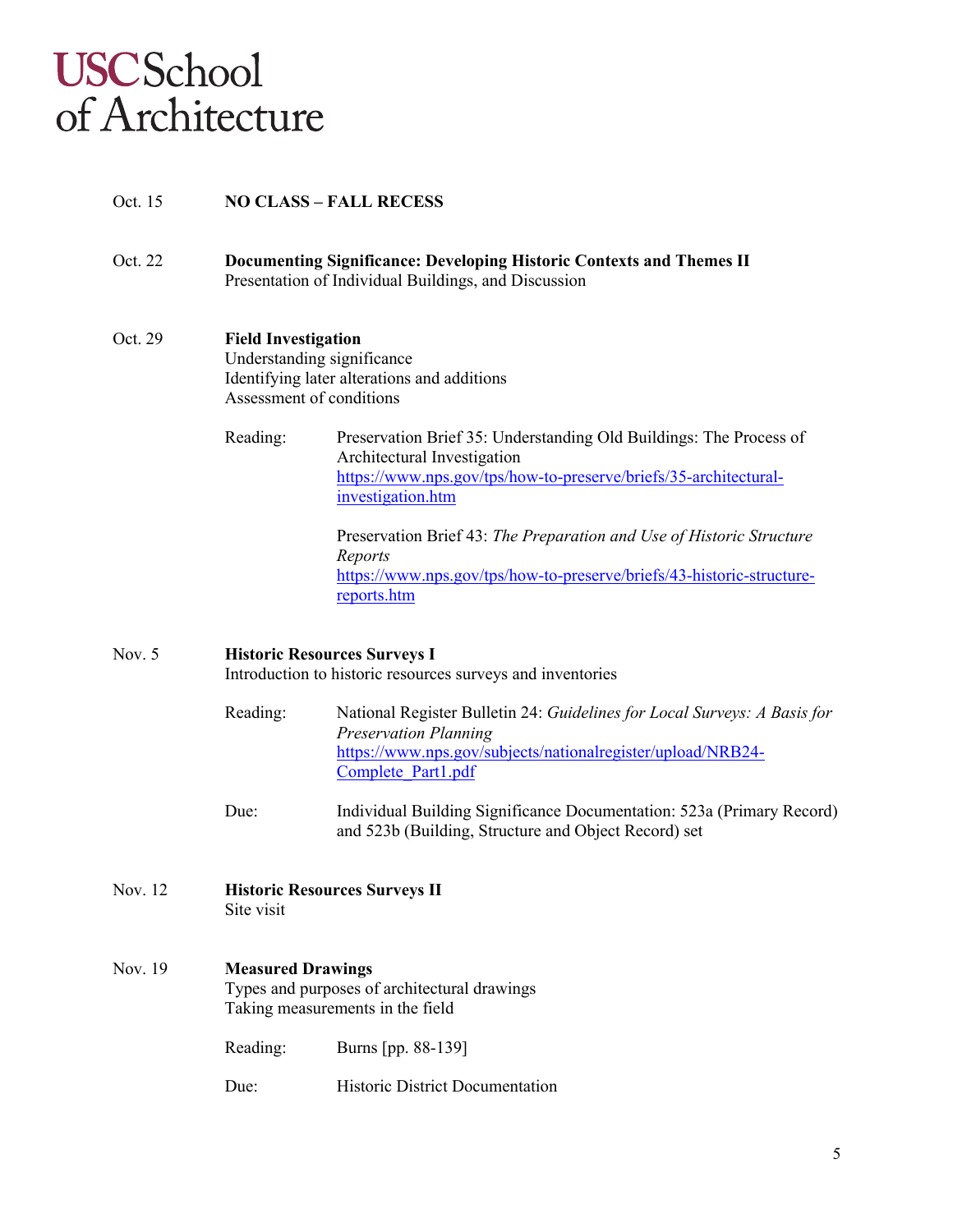#### Nov. 27 **NO CLASS – THANKSGIVING BREAK**

Dec. 3 **New Methods of Documentation** Documentation by laser scanning and photogrammetry *Guest lecturer: Julia Ausloos, ARG*

Due: Measured Drawing Exercise, and Sketchbooks

TBD **Final Exam, exact date/time TBD**

# STATEMENT FOR STUDENTS WITH DISABILITIES

Any student requesting academic accommodations based on a disability is required to register with Disability Services and Programs (DSP) each semester. A letter of verification for approved accommodations can be obtained from DSP. Please be sure the letter is delivered to me as early in the semester as possible. DSP is located in STU 301and is open 8:30 a.m. to 5:00 p.m., Monday through Friday. The telephone number for DSP is (213) 740-0776.

# STATEMENT ON ACADEMIC CONDUCT AND SUPPORT SYSTEMS

#### **Academic Conduct**

Plagiarism – presenting someone else's ideas as your own, either verbatim or recast in your own words – is a serious academic offense with serious consequences. Please familiarize yourself with the discussion of plagiarism in SCampus in Part B, Section 11, "Behavior Violating University Standards" policy.usc.edu/scampus-part-b. Other forms of academic dishonesty are equally unacceptable. See additional information in SCampus and university policies on scientific misconduct, policy.usc.edu/scientific-misconduct.

### **Support Systems**

#### *Counseling and Mental Health - (213) 740-9355 – 24/7 on call* studenthealth.usc.edu/counseling

Free and confidential mental health treatment for students, including short-term psychotherapy, group counseling, stress fitness workshops, and crisis intervention.

*National Suicide Prevention Lifeline - 1 (800) 273-8255 – 24/7 on call*